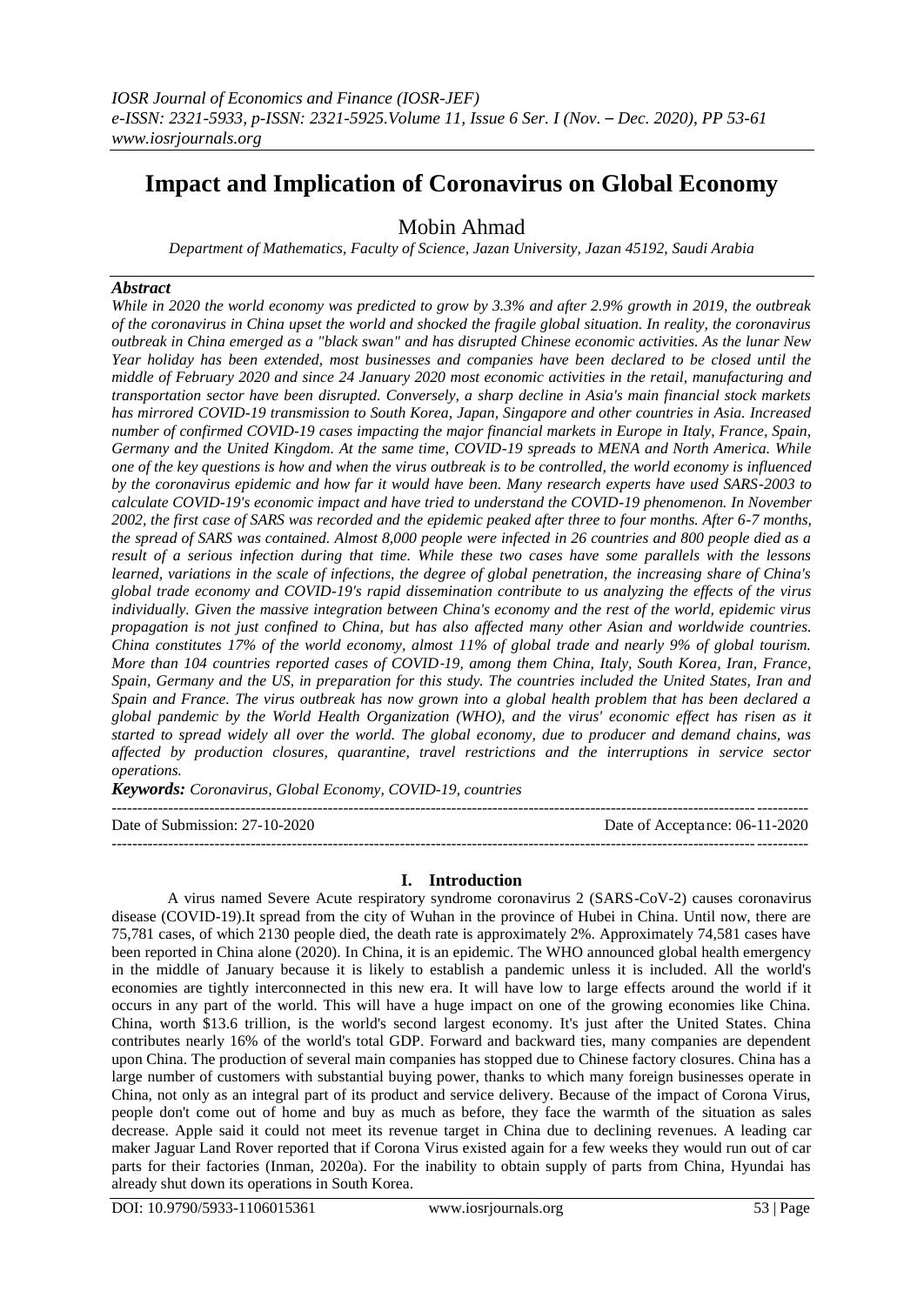The S&P global rating indicates that this epidemic is causing Chinese companies to reduce their total car production by 15 percent. Starbucks still has difficult moments as it has over four thousand stores and most are closed because of the outbreak. The Asian countries are important for Chinese travelers, who visited approximately 173 million countries in the past 12 months and spend about a quarter of a billion dollars. As a result of the travel prohibition, the Asian region's airlines & hotels face terrible times. When China imports Japanese vehicles, trucks, other engineering goods and heavy equipment, Japan is strongly integrated with China. China is one of the top importers of petroleum. Thanks to the outbreak of Corona virus, China has reduced the import of crude, leading to a drop in foreign oil prices (Inman, 2020b). There are many students in China who want to study abroad. Most universities have recently faced a lack of students due to the virus outbreak. Temperature is also faced by the multinational luxury manufacturers. British company Burberry, a luxury goods maker, has shut 24 out of 64 shops in China. Qualcomm, the world's largest smartphone chip maker, says this outbreak creates uncertainty about mobile demands and supply supplies (Horowitz, 2010).). The Chinese economy is expected to slow to the slowest rate after the financial crisis in the first quarter of the year 2020 to 4.5 percent (Hutt, 2020). In this scenario, China is making every effort to preserve the confidence of companies, the People's Bank of China has recently cut interest rates and plans to inject huge amounts of cash into the economy. Analysts said that in recent years, the Chinese tried their hardest to manage their debt, and China could be forced to pump capital directly to the economy.

Oxford Economics has cautioned that if it is pandemic, Corona Virus will knock off \$1 tn of revenue. The virus will decrease global GDP growth by 0.3 per cent if it stays present. Because numerous countries suffer from China's supply deficiency, production there may decrease and be inflation-slight. New suppliers may be able to take on the market as the majority of countries try to diversify their supply chain.

Nevertheless, on the negative impacts of coronavirus eruption on the global and China's economy, we have observed several pessimistic views of authentic international economic institutions, which predict a deceleration of the world economy as follow:

 On 22nd February 2020, IMF announced that China's economic growth in 2020 would be revised down by 0.4 percentage point from 6% to 5.6%. Also, the global economic growth is estimated to be downgraded by 0.1 percentage point from the 3.3% expected prior to the Coronavirus issue. IMF Managing Manager KristalinaGeorgieva stressed in her latest speech on 5 March 2020 that, in any scenario, global growth would decrease by less than 2.9%, as it was last year. However, the degree of economic effects depends on the outbreak and the containment timeline.

 According to a Survey by FocusEconomics, the main effects of COVID-19 outbreak on the global economy is expected to be subtraction of global growth by 0.2 percentage point in 2020, as compared with the forecast prior to COVID19 outbreak. China's GDP growth in 2020 also projected to be downgraded by 0.5-0.8 percentage points.

 Oxford Economics has revised down its forecast of the global economic growth in 2020 from 2.5% to 2.3%, down from the 2.6% foreseen in 2019. China's economy is expected to grow by 5.4% in 2020, down by 0.6 percentage points as compared with the January 2020 forecast.

 The International Air Transport Association estimated \$30 billion loss of revenue for airline and tourist companies caused by the COVID-19 outbreak and it foresees a slowdown of the industry from 4.8% growth to a 8.2% contraction in this sector.

• National Bureau of Statistics (NBS) of China released China's Purchasing Managers Index (PMI), which slumped to a record level of 35.7 in February 2020 from 50 in January 2020.

# **IMPACTS OF CORONAVIRUS**

The new corona viral strain (COVID-19) can have a major effect on human life, and not only the Chinese economy but the world economy can decrease significantly. China has been the focus of many multinational businesses. Chinese production disruption is expected to have implications across regional and global value chains elsewhere. In reality, China's latest data show a significant decline in production. In February, the vital index for Chinese manufacturing purchasing managers (PMI) dropped by about 22 points (Figure 1a).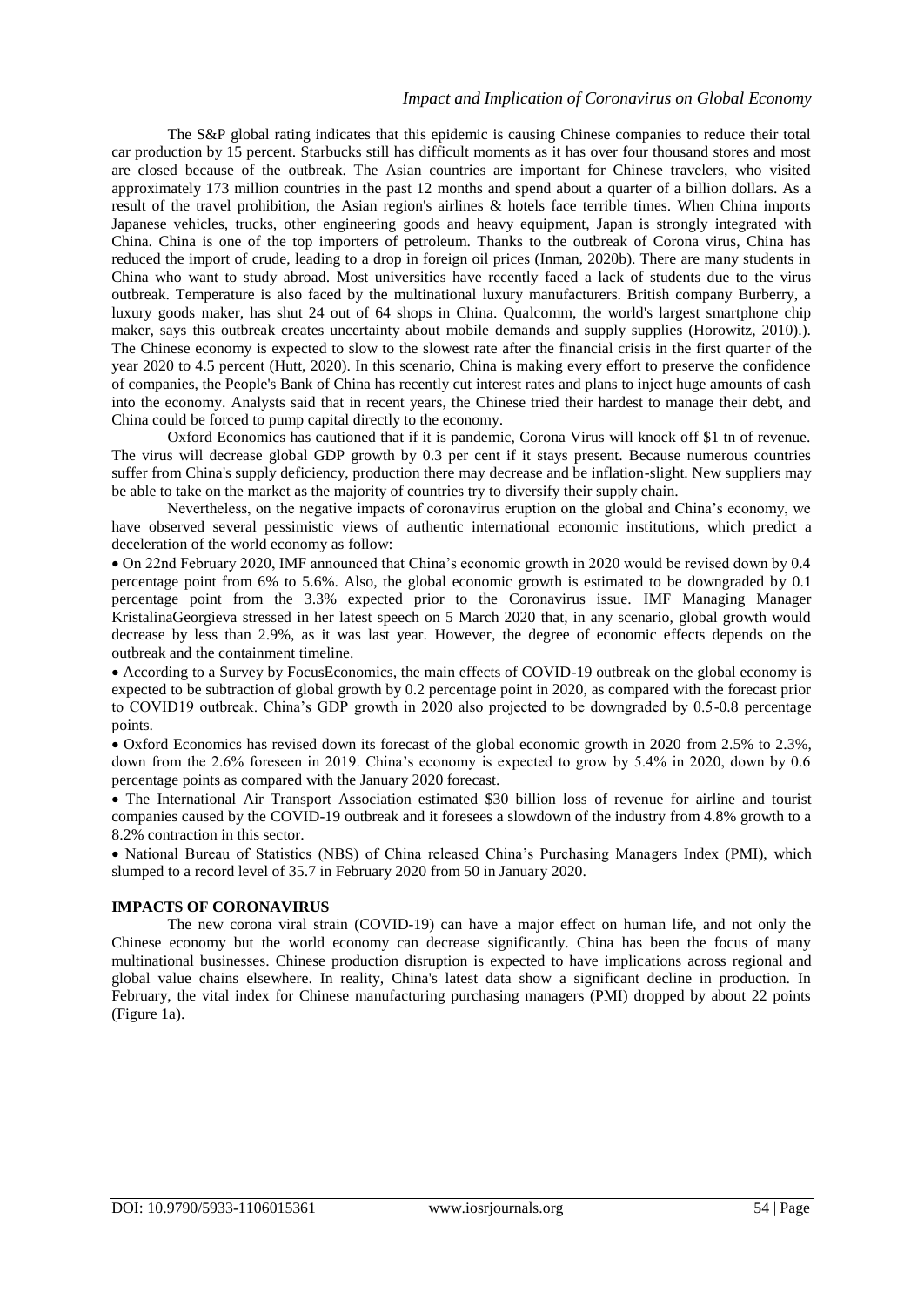

The index is closely associated with exports and such a fall means that exports are reduced by approximately 2% annually. In other words, the fall in the availability of intermediate products in February over the year is equivalent to -2 percent. Shipping indicators also indicate a decrease for February in the amount of Chinese exports (Figure 1b). Throughout the first half of February, the number of container ships leaving Shanghai was slightly lower and in the second half increased. Nonetheless, it remains unchanged, suggesting surplus shipping capacity and lower demand for container ships in the Shanghai containerized freight index.



On the other hand, international economic organizations and central banks announced some accommodative packages to support the global economy:

 UN announced that it would release US\$15 million to help vulnerable countries to contain the spread of the coronavirus;

 The IMF made about \$50 billion available through its rapid-disbursing emergency financing facilities for low income and emerging markets;

Finance ministers of G7 pledged to support the global economy under acute threat from the coronavirus;

• The U.S. Federal Reserve cut its benchmark interest rate by a half-point - the biggest reduction since the financial crisis 2008-9.

Considering all the above developments and putting our reference point of economic growth on the basis of the latest World Economic Outlook (WEO, January 2020), we have built up three scenarios on the economic impacts of coronavirus outbreak as follows:

• Short-Lived Coronavirus to be contained in 2nd Quarter of 2020 (3-5 months crisis);

• Mid-Lived Coronavirus to be contained 3rd Quarter of 2020 (6-8 months crisis);

Long-Lived Coronavirus not to be contained by the end of 2020 (more than 8 months).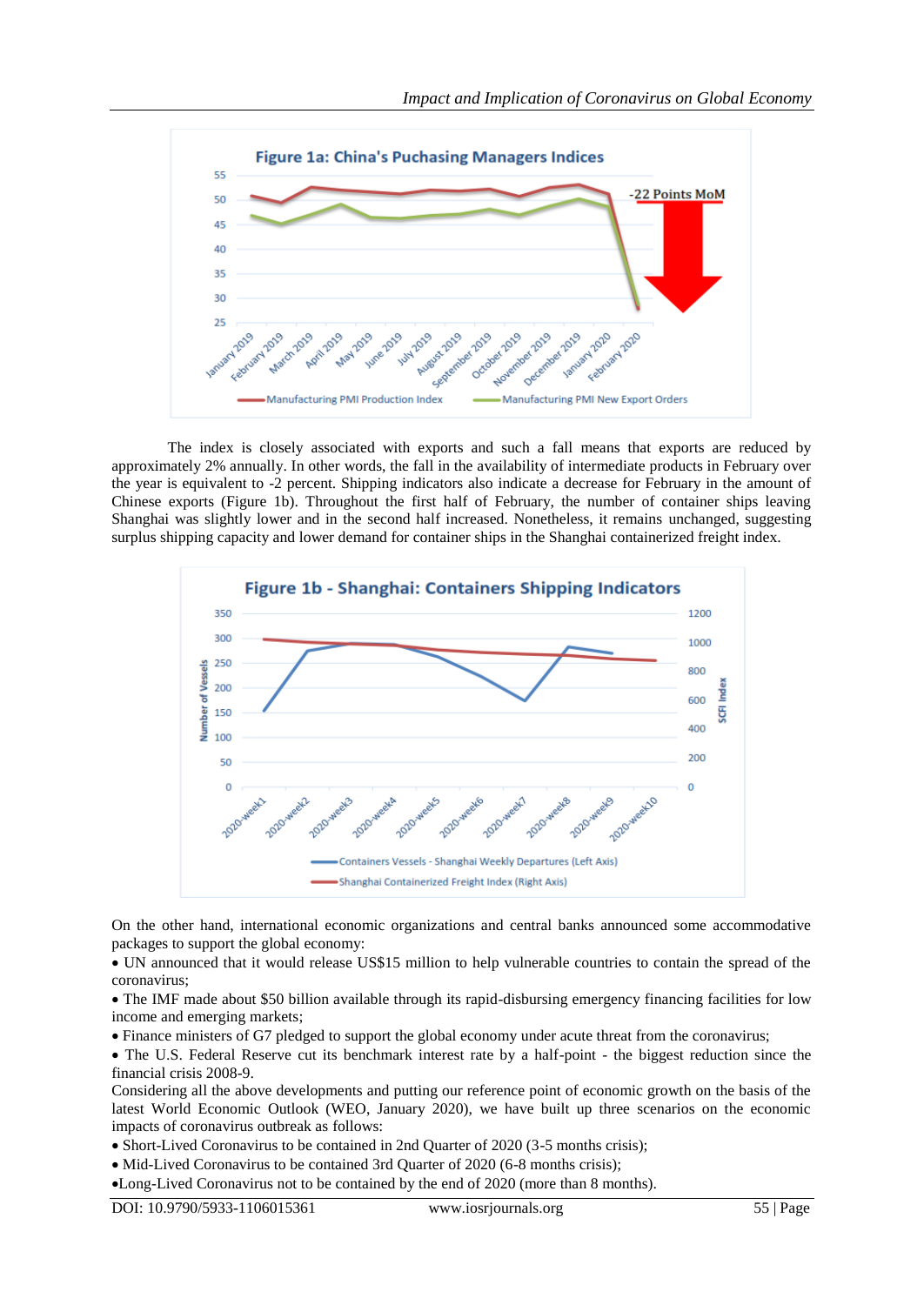|                           |                                                           | Global GDP | China    | Japan    | Europe   | U.S.     |
|---------------------------|-----------------------------------------------------------|------------|----------|----------|----------|----------|
| WEO (January 2020)        |                                                           | 3.3        | 6.0      | 0.7      | 1.3      | 2.0      |
| Short-Lived<br>Optimistic | To be contained in<br>2 <sup>nd</sup> Quarter 2020        | 3.1        | 5.4      | 0.5      | 1.1      | 1.9      |
|                           |                                                           | $(-0.2)$   | $(-0.6)$ | $(-0.2)$ | $(-0.2)$ | $(-0.1)$ |
| Mid-Lived                 | To be contained in<br>3rd Quarter 2020                    | 2.7        | 4.9      | 0.2      | 0.7      | 1.6      |
| Baseline                  |                                                           | $(-0.6)$   | $(-1.1)$ | $(-0.5)$ | $(-0.6)$ | $(-0.4)$ |
| Long-Lived                | be<br><b>Not</b><br>to<br>contained by the<br>end of 2020 | 2.0        | 4.0      | 0.0      | 0.3      | 1.2      |
| Catastrophic              |                                                           | $(-1.3)$   | $(-2.0)$ | $(-0.7)$ | $(-1.0)$ | $(-0.8)$ |

**Table 1 below shows our forecasts of the GDP growth in some selected countries and regions as well as the global growth.**

We think the coronavirus is present in our baseline scenario by O3-2020. As a result, in early January 2020 the world economy will experience a dramatic deceleration to stabilize about 2.7 percent (based on IMF, OECD and World Bank estimates, prior to the emergence of the coronavirus). The very positive short term scenario implies that, by substantial political and monetary support and a lifting of enforced quarantine steps, the period of disruption should be mastered by the advice of the medical experts and the researchers in Q2-2020. In this long-lived scenario-which is the global economy's alert scenario-a sustained disruption of supply chains and a low market may have a virulent economic effect on COVID-19. World trade will be limited under this situation and global spending will continue to be undermined. Nevertheless, the world economy is weak and oil prices are falling with all their consequences. It is important to point out that in all the above-mentioned scenarios, aftershocks need to be addressed, as they can prevent economic growth from stabilizing at the expected pace of our current estimates, and so global economic growth is likely to be well below the figures shown in Table 1. Our research, which is motivated by the present troubling situation, will not contribute to the world's coronavirus resistant economy, and if no positive global intervention is taken and accepted, the effect will be heavily felt worldwide.

#### **IMPACT ON GLOBAL VALUE CHAINS**

China has been essential to the world economy in the last two decades. In the global economy, China's growing importance is not only linked to its position as a consumer goods manufacturer and exporter. China has been the principal intermediate product supplier to international manufacturing enterprises. Today, around 20% of worldwide trade in intermediate manufacturing goods comes from China (up from 4% in 2002). Chinese incorporation into the global supply chains through industries, as calculated by GLI, is shown in Figure 2.



Many global value chains, especially those relating to precision instruments, machinery, automotive and communications equipment, rely on Chinese production. Any large supply disruptions in these industries in China are expected to have a major effect on producers around the world. Some businesses worldwide are also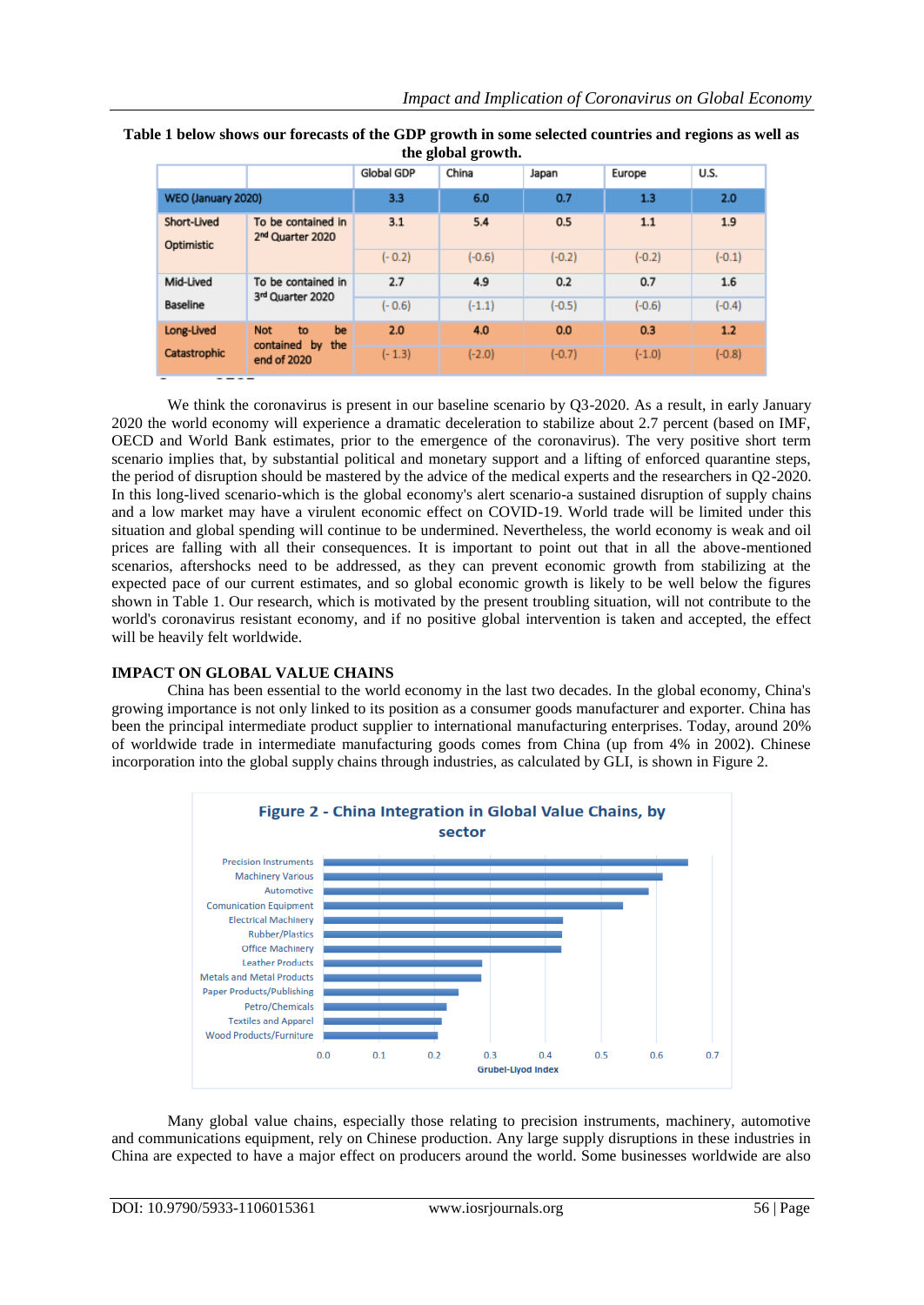afraid that measures to contain COVID-19 (i.e. restrictions on economic and human movement) could impede the supply of essential parts by Chinese manufacturers, thereby affecting their own production.

#### **ECONOMIC POLICY CHALLENGES**

Policymakers were faced with one challenge: introducing targeted measures that resolve what are supposed to be short-term concerns without distorting the effects of the virus itself in economies. However, policy makers are overwhelmed by the rapidly changing complexity of the global health crisis, which appears to have developed into a global commercial and economic crisis with increasingly growing possible effects on the global economy. With continuing growth of the pandemic's economic consequences, policymakers are likely to raise policy weight at the cost of long-term considerations. Initially, many policymakers felt limited in their ability to respond to the crisis due to a limited degree of flexibility for monetary and fiscal support within traditional norms, particularly in the manufacturing and trade sector which developed in advance of the viral outbreak. The first, short-term supplementary problems had to be anticipated with the economic effects of the virus, as factory production dropped as workers were in charge of reducing the spread of the virus through social contact. As businesses have seen delays in deliveries of medium to finished products through supply chains, economic development, first in China, has international implications. There have, however, become more aware that the virus-related supply shock is producing longer and broader demand shocks as a result of lower customer and company activity. As market shocks grow, businesses face downturns, lower profits, and possible credit and liquidity constraints. Although manufacturing firms suffer supply chain shocks, reduced customer engagement through social distancing affects the business services market, which accounts for two-thirds of US business performances annually. Manufacturing companies and service companies collect cash in this environment that affect the competitiveness of the market. In response, central banks have, where possible, lowered interest rates and increased lending facilities to provide liquidity for financial markets and companies that are potentially insolvent. If the economic effects continue, it that spread to an ever-expanding group of countries, businesses and households through trade and financial ties. This will potentially further raise liquidity constraints and a tightening of the credit market in global capital markets as businesses harvest cash with negative economic growth implications. At the same time, financial markets have factored in increased government bond issuance in the USA and Europe as public debt rates grow to satisfy budget commitments during an predicted economic downturn and raise tax expenditure to counteract the impact of COVID-19. In comparison to the financial crisis of 2008-2009, reduced customer demand, work market challenges, and reduced business rates have contributed to corporate credit issues and potential insolvency instead of aggressive lending by multinational banks. Some analysts have questioned whether these developments are the start of an extensive global financial crisis. These market conditions are not.

Liquidity and credit markets concerns pose a new set of issues for policymakers rather than solving supply-side restrictions. Via a variety of political, fiscal and other policies, including border closures, quarantines and limitation of socio-interaction, government policy has therefore widened its focus from one health problem to the macro-economic and financial market issues. In essence, while firms are trying to fix worker and product problems at firm level, national leaders are trying to put fiscal policies in place to prevent economic growth from declining rapidly through help to financial stress workers and businesses, and central bankers are adjusting monetary policies to resolve growing problems on the credit market. And with the number of job losses increasing rapidly, there will be mortgage defaults and rent-payment crime when financial institutions offer no credit or whether there is a financial assistance system. Hypothetical defaults may in turn impact the mortgage-backed securities market, the availability of mortgage funds, and the overall economic growth rate negatively. Price losses for most stock markets in the United States. It could also affect Asia and Europe's household wealth, especially fixed income retirees and other equity owners. An investor reportedly cutting its holdings as the Federal Reserve is seeking to boost the demand for trading in mortgage-based securities. Also common policy instruments, such as money housing, tend to have struggled to historically be dealt with by the markets in the current setting, with stock market indexes showing higher rates of volatility rather than lower following the Federal Reserve's interest-rate cut. Such instability raises confusion as to what policymakers will do to counter global economic vulnerabilities.

# **ECONOMIC DEVELOPMENTS**

Investor worries about COVID-19 generating a few indicators of global economic and financial crisis showing how severe and widespread the economic effects may have were whipswept between the end-February and the beginning of Aprils 2020. Investors, such as the US index, have found safe haven investments. 10 year treasury protection, which saw a historic decline in yields on 3 March 2020 to less than 1 per cent. The Fed decreased key interest rates on 3 March 2020, to increase economic activity, in response to concerns that the world economy was in free-fall, while the Bank of Japan purchased assets to provide Japanese banks with shortterm liquidity and Japanese government said it would also support wage subsidies to workers. Even its core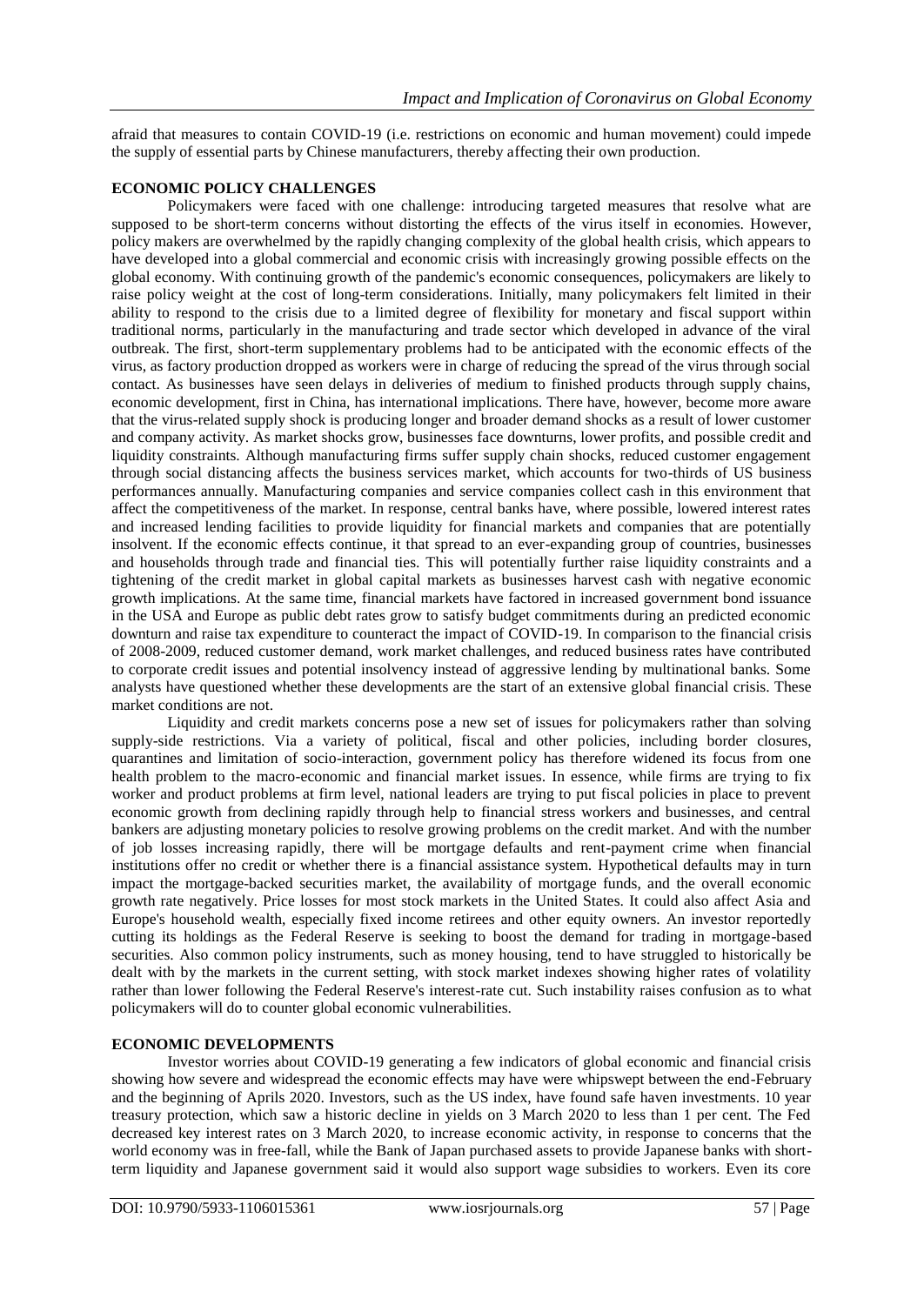interest rate dropped in the Bank of Canada. The IMF announced that it is making about \$50 billion available through its Catastrophe Containment and Relief Trust (CCRT) emergency funding facility to low-income and emerging markets and financing. Recognizing the in certitudes of investors, between 14 February 2020 and 23 March 2020, the Dow Jones Industrial Average (DJIA) lost about one third of its value as shown in Figure 3. Expectations in the United States The DJIA was to be raised by more than 11% on 24 March 2020, by Congress, to follow a \$2.0- trillon spending plan. Some policy-makers have been worried about the decline in share prices that foreign investors might exploit the situation by boosting their purchases of companies in sectors deemed important for national security. Ursula von der Leyen, President of the EU Commission, urged EU members, especially in the areas of health, health research and critical infrastructure, to strengthen their screen ship of foreign investment.



**Figure 3. Dow Jones Industrial Average (February 14, 2020 to April 9, 2020)**

Figure 4 shows that over the period from 3 March to 13 March 2020, the dollar increased more than 3.0 percent as a result of a growing worldwide demand for money-dollar assets. The dollar constitutes 88 percent of the world's foreign exchange turnover and is crucial to financing various financial transactions including the invoicing money that enables international trade, according to a recent survey by the Bank for International Settlements (BIS). It also accounts for 2/3 of the foreign currency reserves of the central bank, half of which is not US. Foreign currency deposits banks and non-U.S. two-thirds. Company financing from banks and the bond market of companies. This may have large implications on international trade and financial transactions on disturbances in the smooth functioning of the world dollar sector. The dollar's foreign position also increases the pressure on the Federal Reserve to play its primary role as the global last resort lender. Reminiscent to the financial crisis, the global economy has experienced a dollar shortage, forcing the Federal Reserve to take numerous measures to guarantee US and world economy dollars, including the activation of existing exchange agreements with additional central banks and the creation of new financial facilities to provide liquidity. In general, banks are lending and short-term borrowing and can borrow only from their central banks at home. In exchange, central banks can only provide their own currency with liquidity. As a result, a bank in panic may become unliquid so that it cannot borrow to meet short-term cash flow requirements on private markets. Swap lines are intended to allow the money needed to provide the banks in dollars of their countries with the necessary liquidity. When world leaders postpone international gatherings, the pandemic affects global affairs, and some countries are supposedly promoting conspiracy theories that blame others.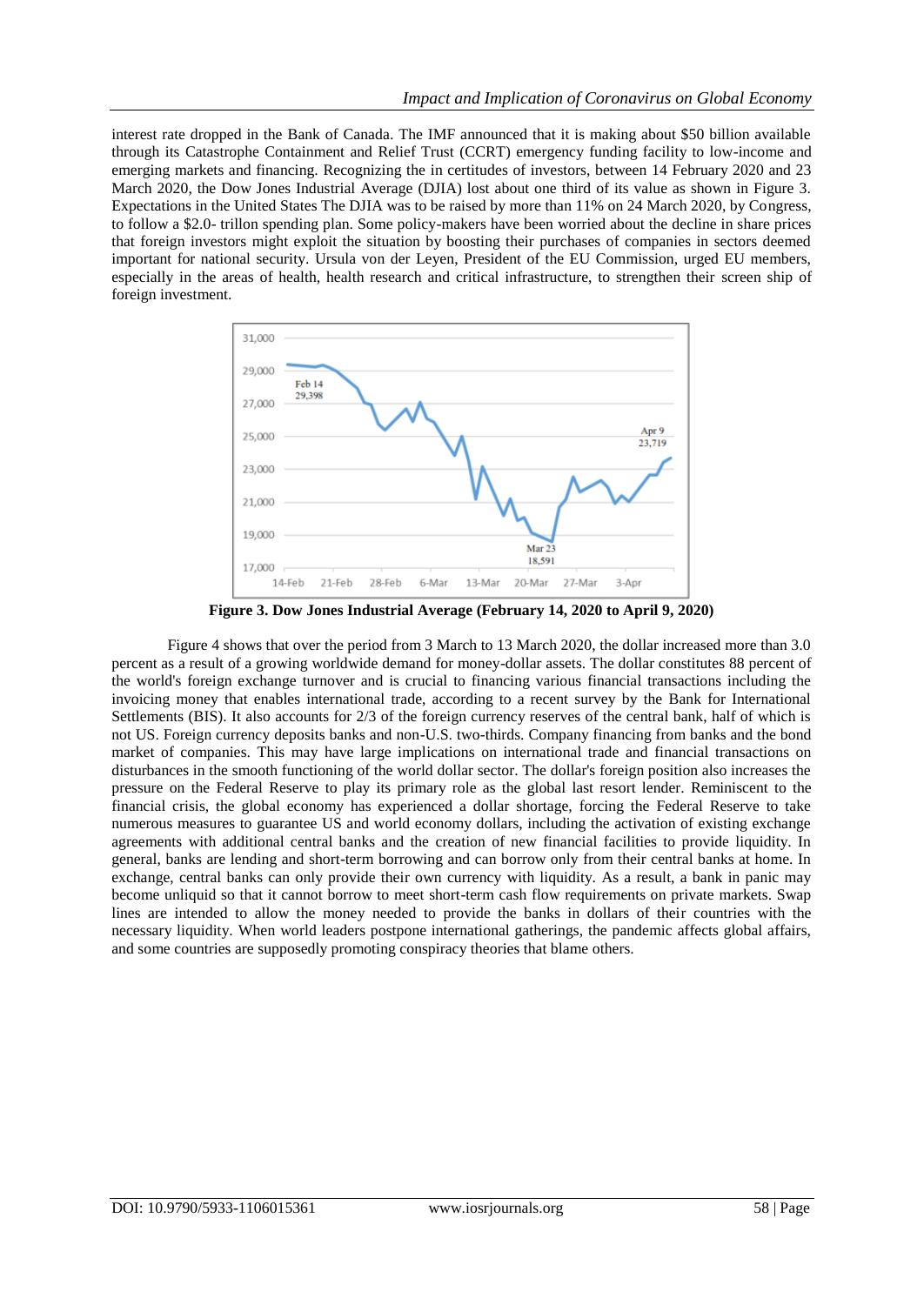

**Figure 4. U.S. Dollar Trade-Weighted Broad Index, Goods and Services**

# **IMPACTED COUNTRIES**

A decrease in Chinese supplies of intermediate inputs will affect the production capacity and thus the exports of each country depending on how dependent Chinese suppliers are on its industries. In Japan businesses could find it difficult to procure components required for assembling digital cameras, etc. For example, European car makers might face shortages of critical components for their operations. For many firms, the limited use of stocks brought on by a slight and time-consuming manufacturing process would lead to shortages that would affect their output and overall exports. COVID-19's possible effects on exports to Chinese supply disruptions in the most exposed countries. The most affected economies would usually be the European Union (Machinery, Automobile and Chemistry), the United States (Machinery, Machinery, Automobile and Precision Instrumentation), Japan (Automotive and Automotive), and the République of Korea (Machinery and Communication Equipment).

# **GLOBAL GROWTH WILL SLOW DOWN AND SLOWLY RECOVER IN YEAR 2021**

There are very uncertain prospects for growth. The forecasts are based on the assumption that China's disease peaks are being gradually recovered in the first quarter of 2020, accompanied by substantial domestic policy relaxation in the second quarter. In addition to the recent pronounced downturn in global financial conditions and increased uncertainty, global GDP growth will be squeezed by the first quarter of 2020, and even lowered to zero. Whereas, according to supposed illustrative simulations, worldwide growth can be cut by 1/2 percentage point in the year as planned, even if COVID-19 effects slowly decrease by 2020 (Figure 5). New cases of virus are also believed to be sporadical and found in other nations, but global development would be substantially poorer if this is not the case.



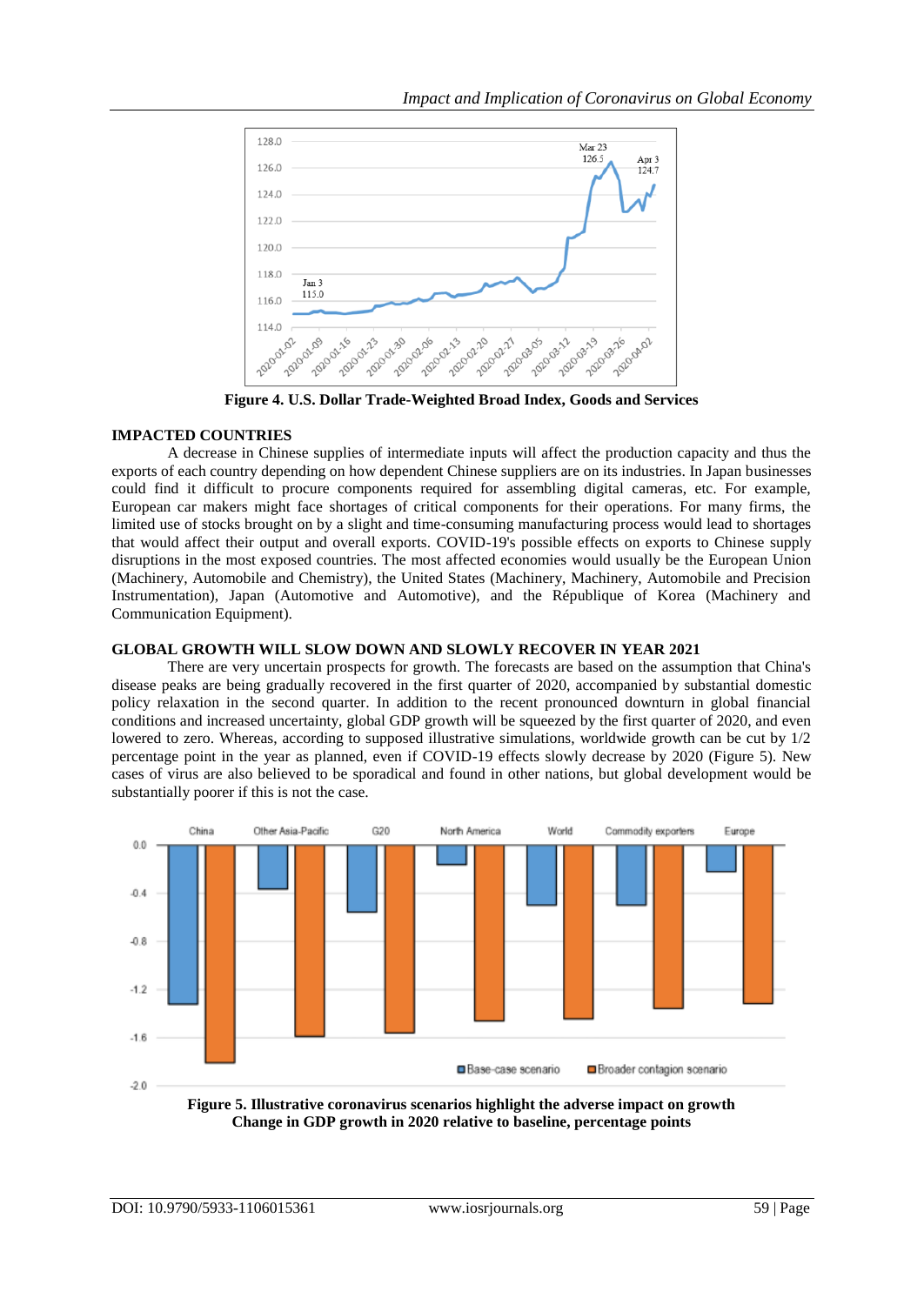On that basis, growth of world GDP is expected to be slowing from 2.9 to 2.4percent this year, with the impact of coronavirus fading and recovery gradually increasing up to about  $3\frac{1}{4}$  percent in 2021 (Figure 6). The policy measures announced and enforced in the provision would contribute to promoting incomes in the short term, particularly for the companies and households concerned. In the most exposed countries, macroeconomic policy stimulus is going to help re-establish confidence, as the outbreak and suppliers disrupt the results. Small interest rates will help to reduce demand, even though in advanced economies the impact of recent and planned policy changes on business are likely to be moderate.



Fiscal policy easing will also contribute to Asian economies, but in many other countries, especially in Europe, soft growth opportunities and low borrowing rates are probably more restrictive than desirable. Household spending tends to strengthen the conditions on the labor market, but slow employment growth is likely to weigh down and poor productivity growth and investments will limit the pace of real wage gains. Uncertainty is likely to continue to grow, with still poor trade and investment. The decline in perception of the financial market risk and the fall in tourism and business travel would also limit demand growth for some time to come.

#### **THE MAJOR MARKETS HAVE MIXED EXPECTATIONS:**

China's outlook for 2020 has been substantially updated, with GDP growth expected to be just fewer than 5 percent in the calendar year. The Calendar-year growth of 2021, with production rates largely in keeping with the forecasts in the absence of the coronavirus outbreak, will correspondingly rise to between  $6\frac{1}{4} - 6\frac{1}{2}$  percent. In several economies closely interconnected to China, such as Japan, Korea, Australia and Indonesia, the trend is expected to be similar, but less pronounced.

The effects on other less heavily embedded economies, especially in the United States and Canada, are projected to be relatively mild, whereas the erosion of confidence, supply chain disruption and weaker external demand are projected to limit prospects for development.

Growth is expected to remain below par in the Euro Area at approximately 1 percent per year on average in 2020-21 but will be lower in the first half of 2020 as a result of virus outbreak. The plans for the United Kingdom and the euro area are expected to come into effect from beginning 2021 on a simple free trade agreement. If it is implemented smoothly, greater costs of service exports and administrative non-tariff barriers are likely to affect exportation and growth of production by 2021.

For many emerging economies a gradual, if moderate, recovery is expected for 2020-21, but the scale is uncertain. The renewal will expect positive effects from reforms and monetary policy support to India and Brazil, well-focused policy initiatives to fuel sustainable growth in Mexico and Turkey, and the ambitious recovery of commodity exporters this year, exposed to slowdown in China.

#### **II. Conclusion**

The coronavirus is a significant and rising threat to China's vulnerable and world economies. It is hard to suppress the degree to which the virus eventually spreads and how virulent it is, but China and the rest of Asia are now highly destructive. The United States won't be immune from the adverse effects. In the most likely scenario for the virus spread, coronaviral disruption in the first quadr of this year will, in accordance with our global economy model, be less than 2 percentage points from real Chinese GDP growth at an estimated pace and 0,8 percentage point from growth for all 2020. Actual US GDP growth will be reduced by 0.45% in the first